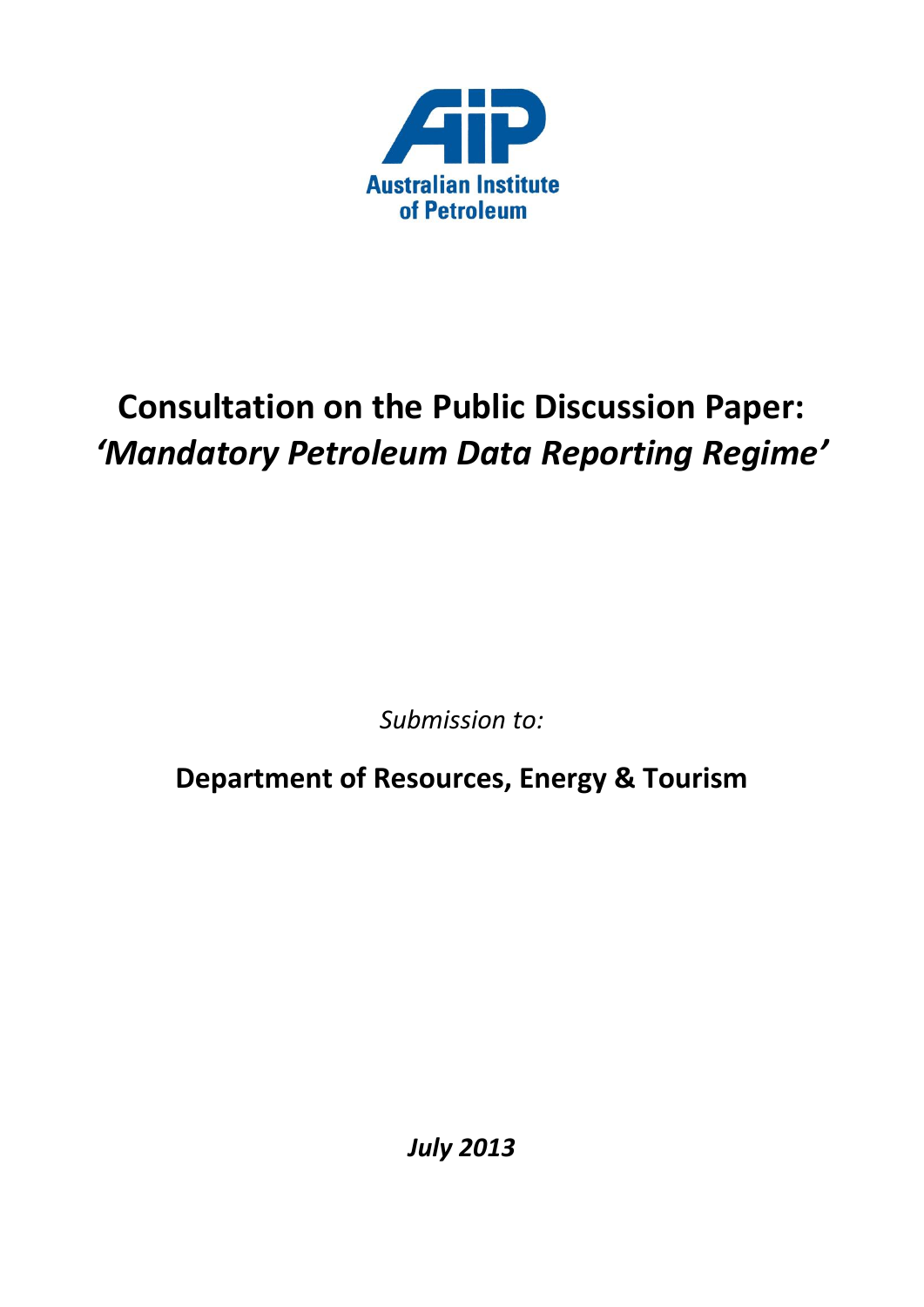Australian Institute of Petroleum Ltd t: +61 2 6247 3044 Level 2, 24 Marcus Clarke Street **f**: +61 2 6247 3844 Canberra ACT 2600 w: www.aip.com.au GPO Box 279, Canberra ACT 2601 ABN 11 005 152 581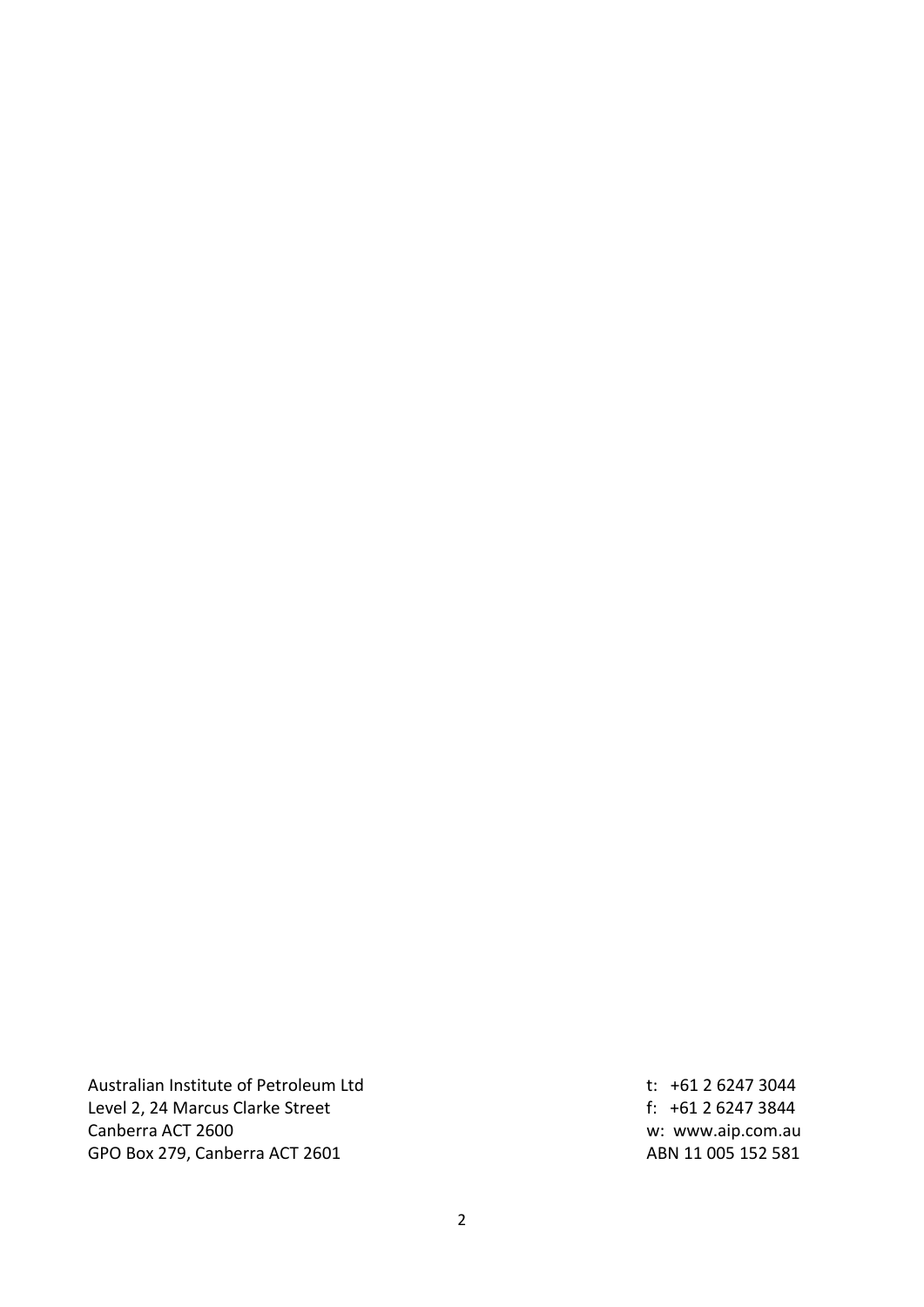### **KEY MESSAGES**

- AIP welcomed the Government's announcement on 25 January 2013 to introduce a national mandatory reporting regime for petroleum statistics, and the commitment to detailed consultations with stakeholders on the design and implementation of the new mandatory reporting regime.
- For many years AIP has highlighted the need for improvements to the coverage and quality of the existing official petroleum data and has supported moves to develop a comprehensive petroleum dataset for Australia; this would provide more robust support to the assessment and monitoring of domestic liquid fuels supply in Australia and also provide a better basis for government policy and decision-making, including in relation to the management of national liquid fuels emergencies and to meet international obligations.
- $\triangleright$  In addition, AIP has also been a strong supporter of moves to consolidate energy data and reporting across the Australian Government under different legislation to reduce duplication for business and government.
- $\triangleright$  This support included a move to a mandatory reporting regime (MRR), if comprehensive data collection could not be universally achieved across industry through voluntarily action or if some market participants chose not to supply data to government. The Discussion Paper notes that efforts to achieve this have been unsuccessful.
- $\triangleright$  AIP member companies have supplied data voluntarily for many years and in this context AIP's support was predicated on the minimisation of additional administrative burdens for AIP member companies arising from the new MRR, and a presumption that design improvements and consolidation of petroleum data reporting across government agencies could reduce future workloads for all businesses.
- Thus, we strongly support the goals noted in the Discussion Paper of *"minimising additional regulatory burdens on reporting entities"* and *"negating the need for duplicate data"* (a 2012 Energy White Paper commitment) and we expect a firm commitment to these objectives by the Government throughout the MRR consultation process.
- $\triangleright$  These goals are achievable if the high level approaches in this submission are adopted, which are based on AIP's substantial experience and input into both the design and administration of the excise and customs reporting arrangements, and the design of the liquid fuels elements of NGERS and CEFP methodologies and legislation.
- **Overall, to ensure the stated MRR objectives are met, particularly a comprehensive and robust dataset and the minimisation of regulatory burdens for responders, AIP considers that MRR data should:**
	- o **be supplied by all major businesses operating in the petroleum market and involved in:**
		- **primary fuel production, import and export (upstream producers)**
		- **finished/intermediate product manufacture, import or export (downstream producers/importers)**
		- **wholesale storage of fuels and entry of fuels into the market for 'home consumption (terminal operators, wholesalers and major distributers and end-users);**
		- **and with these businesses being responsible for reporting petroleum stocks which they own on the water or at facilities around Australia, consistent with the recommendation of the 2011 Liquid Fuels Vulnerability Assessment (LFVA); as a check and balance, the LFVA also recommended that terminal owners should advise importers of their responsibility to report to Government and for regular surveys be undertaken to ensure all new terminal storage is identified for MRR purposes;**
	- o **cover the full suite of petroleum products, including to meet international reporting requirements;**
	- o **be based on well established and tested (common) data definitions, methodologies and 'metrics';**
	- o **take into account existing company databases for reporting under other government legislation;**
	- o **be reported by business on a common reporting frequency (eg. monthly) and preferably electronically.**
- $\triangleright$  The MRR should capture data on petroleum and other feedstocks (eg. crude oil, biofuels) and associated petroleum products (e.g. petrol, diesel, jet fuel, LPG) which is in transit to and enters/exists in Australia, is moved and stored within the domestic supply chain, and is entered (sold) into home consumption.
- $\triangleright$  The customs and excise legislative and reporting framework already has clear established boundaries for petroleum entering and exiting Australia, and also entering domestic home consumption. This regime also requires the facilities of market operators (for importation, manufacture and bulk storage of petroleum products) to be licensed and regularly audited by the ATO. The excise definitions and methodologies have also been consistently and successfully applied to the NGERS and CEFP frameworks, and that is a good MRR starting point.
- $\triangleright$  There is a significant range of high quality (audited) data maintained in datasets with companies for financial, compliance and government reporting purposes. Specifically, businesses which are required to comply with the existing customs and excise regulatory requirements have developed systems which may minimise the additional regulatory burden of the MRR, if directly or indirectly utilised. Thus, current data non-reporters need to be encouraged to see how their existing datasets can be tailored to meet MRR needs as the priority, but in addition to within-Government consideration of data sharing across existing petroleum data reporting to Government
- $\triangleright$  The wide range and significant volume of high quality data collected for Excise, NGERS, APS etc purposes needs to be considered in detail for application to the MRR and any new data included in the MRR needs to be clearly justified, meet the Government's ongoing data needs, and clearly support a longer term regulatory function.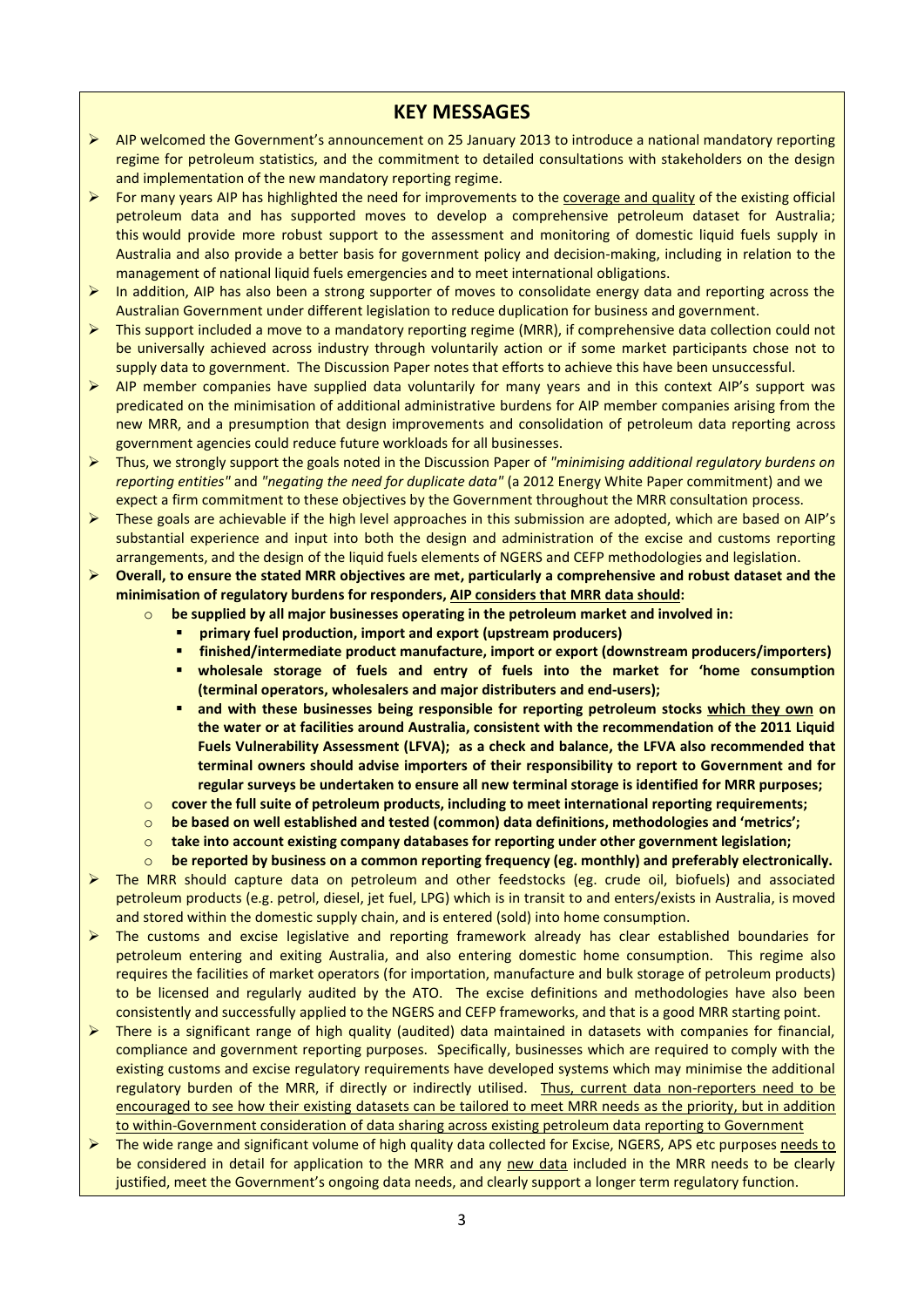# **SUBMISSION BACKGROUND**

### **About AIP**

The Australian Institute of Petroleum (AIP) was established in 1976 as a non-profit making industry association. AIP's mission is to promote and assist in the development of a sustainable, internationally competitive petroleum products industry, operating efficiently, economically and safely, and in harmony with the environment and community standards. AIP provides a wide range of factual information and industry data to assist policy makers, analysts and the community in understanding the key market, industry and other factors influencing Australia's downstream petroleum sector. AIP is represented on key statutory and advisory bodies including the ATO Petroleum Corporate Consultation Forum (PCCF), the National Oil Supplies Emergency Committee (NOSEC), the Fuel Standards Consultative Committee (FSCC) and the Oil Stewardship Advisory Council (OSAC). AIP sponsors or manages important industry health and environmental programs and the Australian Marine Oil Spill Centre (AMOSC) is a wholly owned subsidiary of AIP.

AIP is pleased to present this Submission to the Department of Resources, Energy and Tourism on behalf of AIP's core member companies:

BP Australia Pty Ltd Caltex Australia Limited Mobil Oil Australia Pty Ltd The Shell Company of Australia Ltd.

#### **About AIP Member Companies**

AIP member companies operate across all or some of the liquid fuels supply chain including crude and product imports, refinery operations, fuel storage, terminal and distribution networks, marketing and retail. Underpinning this supply chain is considerable industry investment in supply infrastructure, and a requirement for significant ongoing investment in maintaining existing capacity. AIP member companies have total assets valued at over \$16 billion dollars, and typically invest around \$1 billion each year to maintain the reliability and efficiency of fuel supply meeting Australian quality standards.

AIP member companies play a very significant role in delivering the majority of bulk fuel supply to the Australian market.

- In relation to conventional petroleum fuels, AIP member companies operate all major petroleum refineries in Australia and supply around 90% of the transport fuel market with bulk petroleum fuels.
- In relation to gaseous fuels, AIP member companies are the major suppliers of bulk LPG to the domestic market, representing around two thirds of the market.
- In relation to biofuels, AIP member companies are the largest suppliers of ethanol blended fuels and blended biodiesel to the Australian market.

As a result of these activities, AIP member companies are also very significant tax collectors for the Government. For example, payments to the Australian Government in 2010 (from fuel excise, GST on fuels and income tax) by AIP member companies were over \$19 billion. Fuel excise (over \$14 billion) provided around 5 per cent of taxation revenue to the Australian Government in 2010.

The Australian petroleum industry is a significant contributor to the domestic economy providing direct and indirect economic benefits from its own activities and underpinning the competitiveness of key Australian export industries like the mining, agriculture, forestry, fishing and manufacturing industries. In addition, as a technologically advanced industry, the refining industry employs and trains many highly skilled, technical staff and international expertise flows readily into the Australian workforce.

Given this background and their significant role in the Australian fuels supply chain and broader economy, AIP member companies have a very strong interest in consultations relating to government reporting activities which impact on the downstream petroleum industry, including the industry's ongoing operation, competitiveness and transparency, and also on the costs to the industry of doing business in Australia.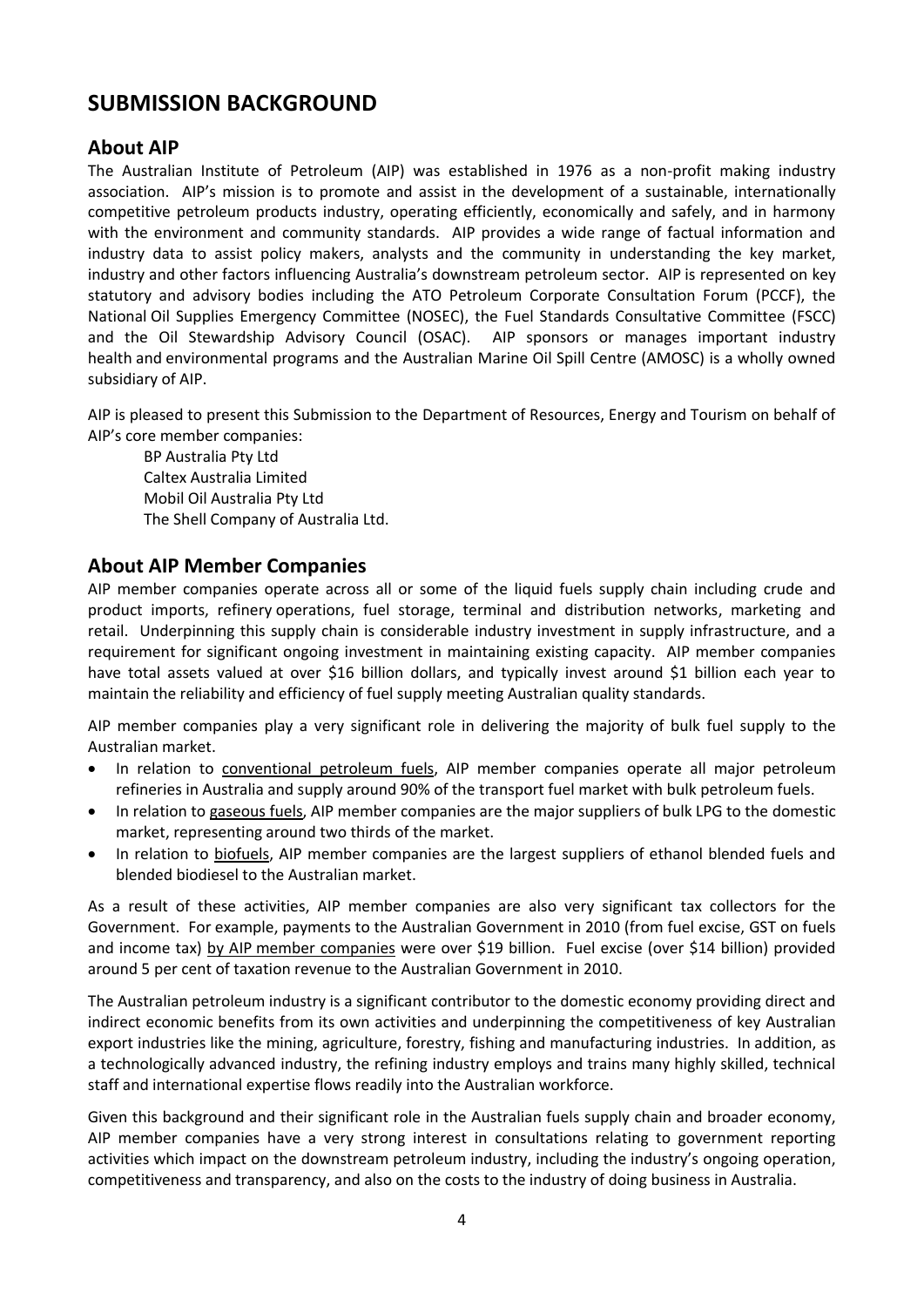## **About AIP's Submission**

AIP welcomes the opportunity to provide a submission to this consultation process and looks forward to ongoing consultation on the design, legislation and implementation of the MRR over the coming months.

**Important background to this submission is that AIP member companies have been supplying downstream petroleum data voluntarily to the Government's** *Australian Petroleum Statistics* **(APS) for many years on a monthly basis. AIP's strong expectation is that generally the same data requirements will apply under the MRR.** 

**Therefore AIP and its member companies bring a different background and focus to this Submission compared to current non-responders to the APS. We have focused more on the design and implementation of the MRR and data streamlining across government collection activities, rather than on new data requirements and availability. Obviously, current non-responders will need to be informed about the genuine value and benefits of a comprehensive petroleum dataset to government and the industry and also assess, amongst other things, their own internal data systems and data availability. That said, AIP's submission seeks to assist with the transition of current non-responders by strongly recommending that the MRR should take into account the databases that companies already hold for the purposes of reporting under other government legislation and to use common data definitions and methodologies which should be well understood by all market operators and current non-responders.**

**Additional context to AIP's submission is that it relates to petroleum data and issues relevant to the downstream petroleum industry and we expect that the Australian Petroleum Production & Exploration Association (APPEA) will make a submission addressing issues related to upstream production and data matters. Taken together, these two submissions should canvass the full suite of issues related to downstream and upstream petroleum data.**

AIP's Submission generally follows the structure (chapters and sections) of the Discussion Paper and outlines AIP views and recommendations in relation to:

- Chapter 1: Introduction: The Need for a Mandatory Reporting Regime
- Chapter 2: MRR Elements
- Chapter 3: Australian Petroleum Data
- Chapter 4: Consultation and Next Steps

AIP's initial views on the 'stakeholder questions' provided as guidance in the Discussion Paper are all addressed in the main body of AIP's submission.

Should you have any questions in relation to this submission, or require additional information from AIP, the relevant contact details are below.

Nathan Dickens General Manager - Policy The Australian Institute of Petroleum GPO Box 279, CANBERRA ACT 2601 Phone: (02) 6247 3044 Email: [aip@aip.com.au](mailto:aip@aip.com.au)

AIP is happy for our submission to be made publicly available on the Department's website.

AIP member companies may also make submissions to this consultation, addressing specific matters raised in the consultation paper dealing with commercial and other data issues specifically related to those companies.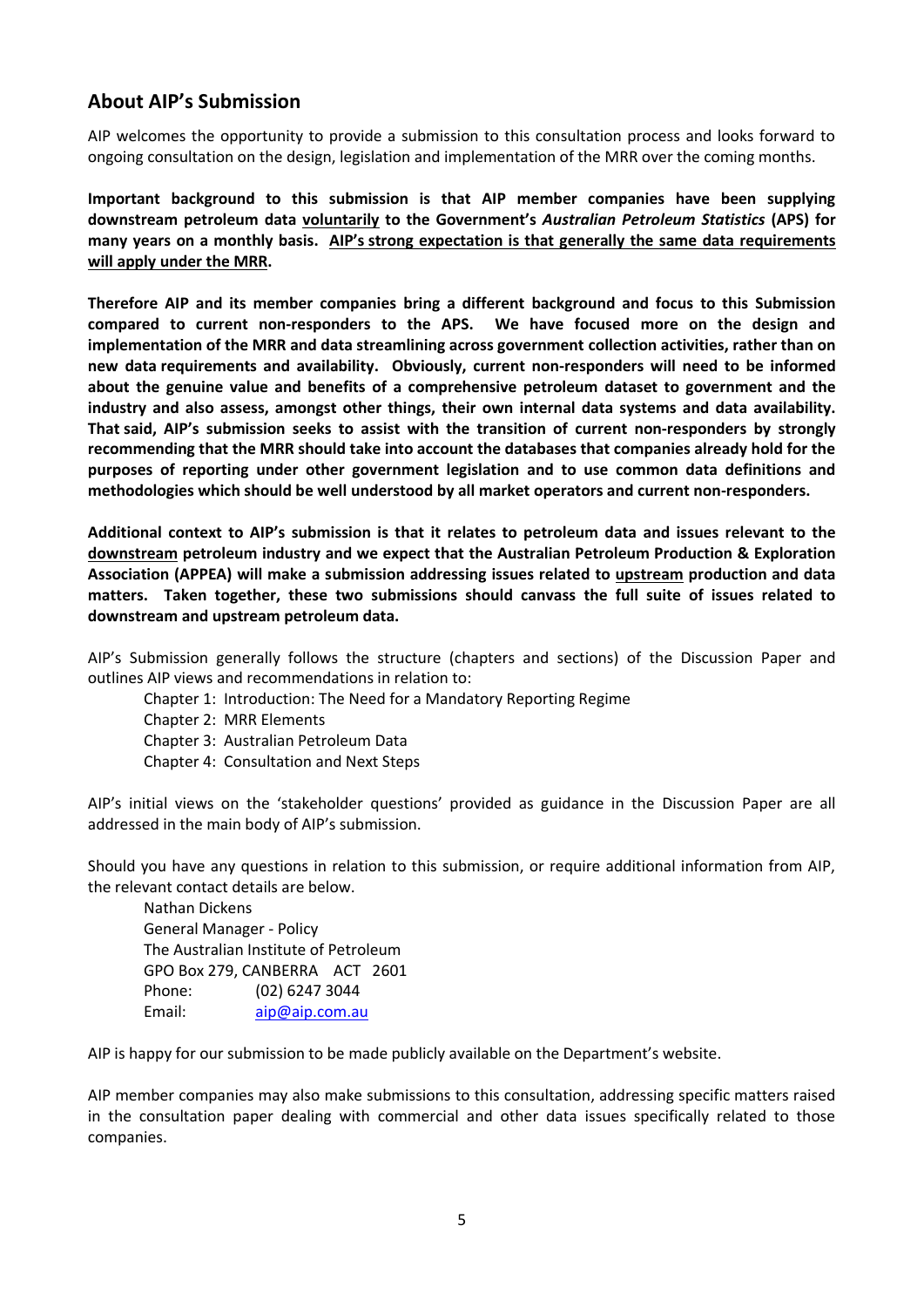# **1.1 THE NEED FOR AN MRR FOR PETROLEUM DATA**

With the significant developments and structural changes occurring in all aspects of the global energy market including the global and domestic crude oil and petroleum products markets, access to comprehensive, high quality and timely data and analysis is crucial for government, business and the community to monitor and assess market developments and their potential impact or otherwise on Australia, and also to make decisions on the basis of well-informed market assessments.

**In this light, AIP has been a longstanding public supporter of coordinated Government efforts to:**

- **develop higher‐quality and a broader coverage of petroleum statistics, which is currently not the case under the** *Australian Petroleum Statistics* **(APS) – see Section 1.3; and**
- **more broadly, to consolidate and better coordinate existing petroleum data collection activities across the Government (ie. a comprehensive petroleum dataset), to reduce the data preparation and reporting burden on business.**

Consistent with this, AIP supported the priority actions identified in the 2012 EWP, namely:

- *"there is a need to improve the quality and coverage of the collection and publication of monthly national and state petroleum data through the Australian Petroleum Statistics"; "the data is collected on a voluntary basis, and requires review to improve its completeness, consistency and accuracy and to inform assessments of liquid fuel vulnerability. This will also improve the analytical capability of government and assist in reporting to the International Energy Agency."*
- *"The government will strengthen the resilience of Australia's energy policy framework by … work to streamline and better coordinate existing data collection and assessment activities to reduce the burden on business".*

For many years AIP has highlighted the need for improvements to the coverage and quality of the APS and has supported moves to develop a comprehensive petroleum dataset for Australia. **A comprehensive petroleum dataset will provide more robust support to the assessment and monitoring of domestic liquid fuels supply in Australia and also provide a better basis for government policy and decision-making, including in relation to the management of national and jurisdictional liquid fuel supply disruptions and to meet international obligations, as noted in the Discussion Paper.**

This support included a move to a mandatory reporting regime (MRR), if comprehensive data collection could not be universally achieved across industry through voluntarily action or if some market participants chose not to supply data to government. We understand Departmental efforts to achieve this with current non-responders has been unsuccessful, as noted in the Discussion Paper, and a mandatory approach is needed given the strong public interest and policy benefits of a robust petroleum dataset.

However, AIP member companies have supplied data voluntarily for many years and in this context AIP's support was predicated on the minimisation of additional administrative burdens for AIP member companies arising from the new MRR, and a presumption that design improvements and consolidation of petroleum data reporting across government agencies could reduce future workloads and therefore minimise the cost of compliance for all businesses.

AIP therefore welcomed the Government's announcement on 25 January 2013 to introduce a national mandatory reporting regime for petroleum statistics, and the commitment to detailed consultations with stakeholders on the design and implementation of the new mandatory reporting regime.

We also naturally welcomed and support the MRR goals identified in the Discussion Paper, of *"minimising additional regulatory burdens on reporting entities"* and *"negating the need for duplicate data"* and we expect a firm commitment to these objectives by the Government throughout the MRR consultation and development process. Our suggestions in this submission seek to support these goals.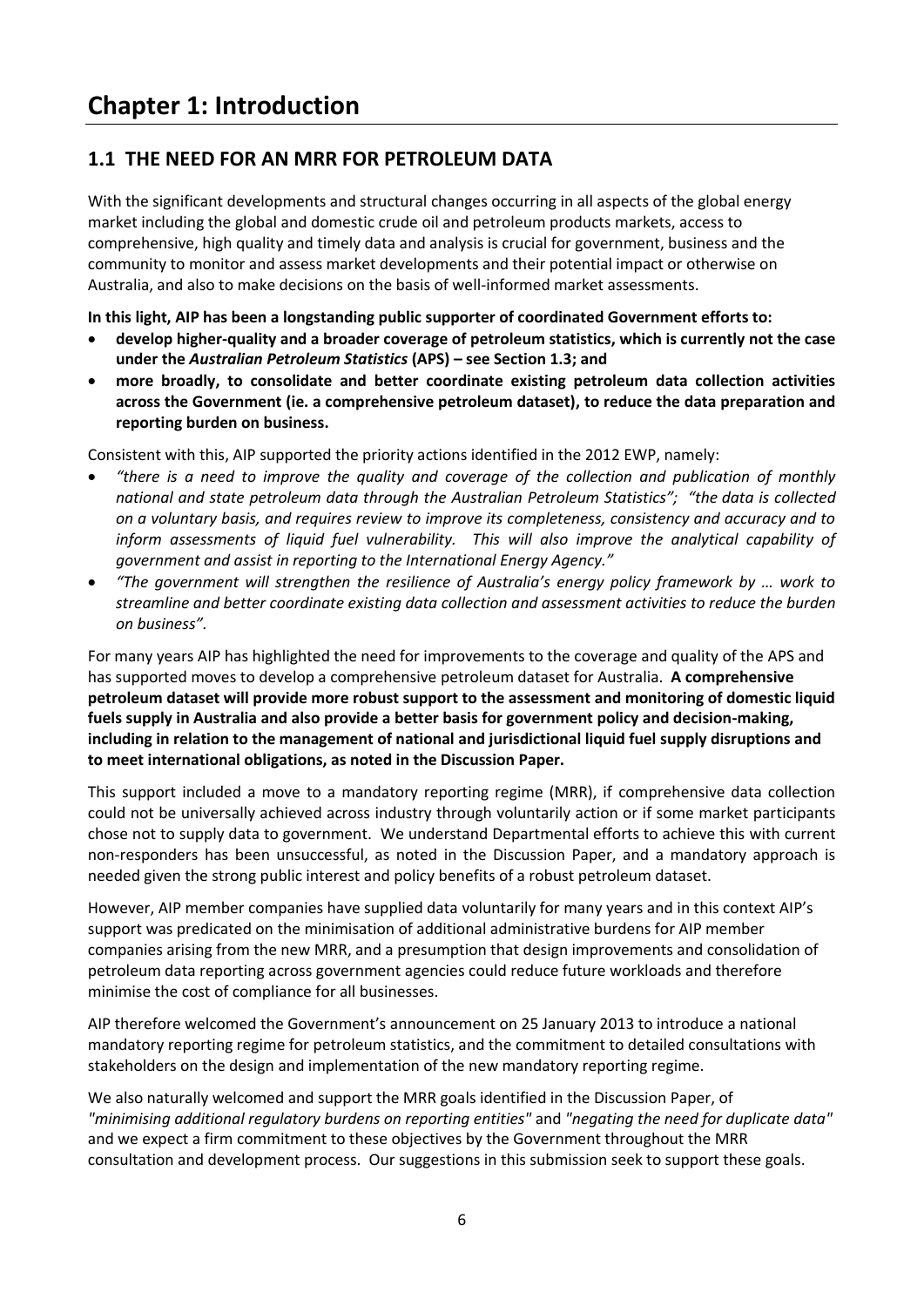# **1.2 AUSTRALIA'S PETROLEUM SUPPLY CHAIN**

For MRR purposes, it is important to understand the petroleum supply chain, both into and within Australia, to understand where material volumes of petroleum are produced, manufactured, imported, stored and sold and also identify which businesses, activities and facilities would/should be within the scope of the MRR. Figure 1 in the discussion paper provides a good summary of the general petroleum import and output pathways.

In addition to the two AIP published charts included in the Discussion Paper, further information on Australia's crude oil and petroleum product supply chain is available from:

- AIP Website <http://www.aip.com.au/industry/supplysecurity.htm>
- AIP Website <http://www.aip.com.au/industry/supplyreliability.htm>
- AIP's 'Downstream Petroleum' publications [http://www.aip.com.au/industry/facts.htm.](http://www.aip.com.au/industry/facts.htm)

Key petroleum supply infrastructure and relevant market operators are also identified in independent government reports including the Audit of Petroleum Import infrastructure and in annual ACCC monitoring reports on the petroleum industry (see [http://www.accc.gov.au/regulated-infrastructure/fuel/acccs-fuel](http://www.accc.gov.au/regulated-infrastructure/fuel/acccs-fuel-monitoring-role)[monitoring-role](http://www.accc.gov.au/regulated-infrastructure/fuel/acccs-fuel-monitoring-role) ).

## **1.3 THE AUSTRALIAN PETROLEUM STATISTICS (APS)**

As noted in the Discussion Paper, *"the APS has been the subject of a number of internal Government reviews over several years"* and AIP has provided advice to some of these review processes.

This reflects the fact that AIP member companies have voluntarily supplied data to the APS on a monthly basis for many years and AIP has had significant involvement with the design and methodologies of petroleum datasets and collections for other government agencies.

Currently, the APS is the most timely and publicly available Australian petroleum dataset, recognising that AIP member companies still represent the lion's share of bulk fuel supply to the Australia market and their supply activities are currently collected and reflected in the APS.

That said, the growth of independent importing (including by major fuel users) and wholesaling activity in Australia, as noted in the Discussion Paper and reported by the ACCC each year, is making data coverage more of an issue now and will continue to over time, particularly for our international data reporting as already identified by the IEA and reflected in the Discussion Paper.

Moreover, the problems with the APS have been well recognised and communicated by AIP for some time. They have also now been well documented publicly, including in the Liquid Fuels Vulnerability Assessments, Energy White Paper and in this Discussion Paper, and include problems related to:

- *Data non-reporting* (coverage) non-reporting by major downstream and upstream businesses involved in the fuels supply chain (ie. the Discussion Paper notes data is collected from 75 business, but 200 businesses could be within the scope of the MRR);
- *Data collection* (input) unclear definitions and methodologies leading to incomplete or inaccurate reporting or categorisation, reporting of data on different basis, different data input templates, and paper based reporting by business;
- *Data quality* (consolidation) as a result of non and incomplete reporting, but also related to the robustness and consistency of the APS database, including compared to other government datasets;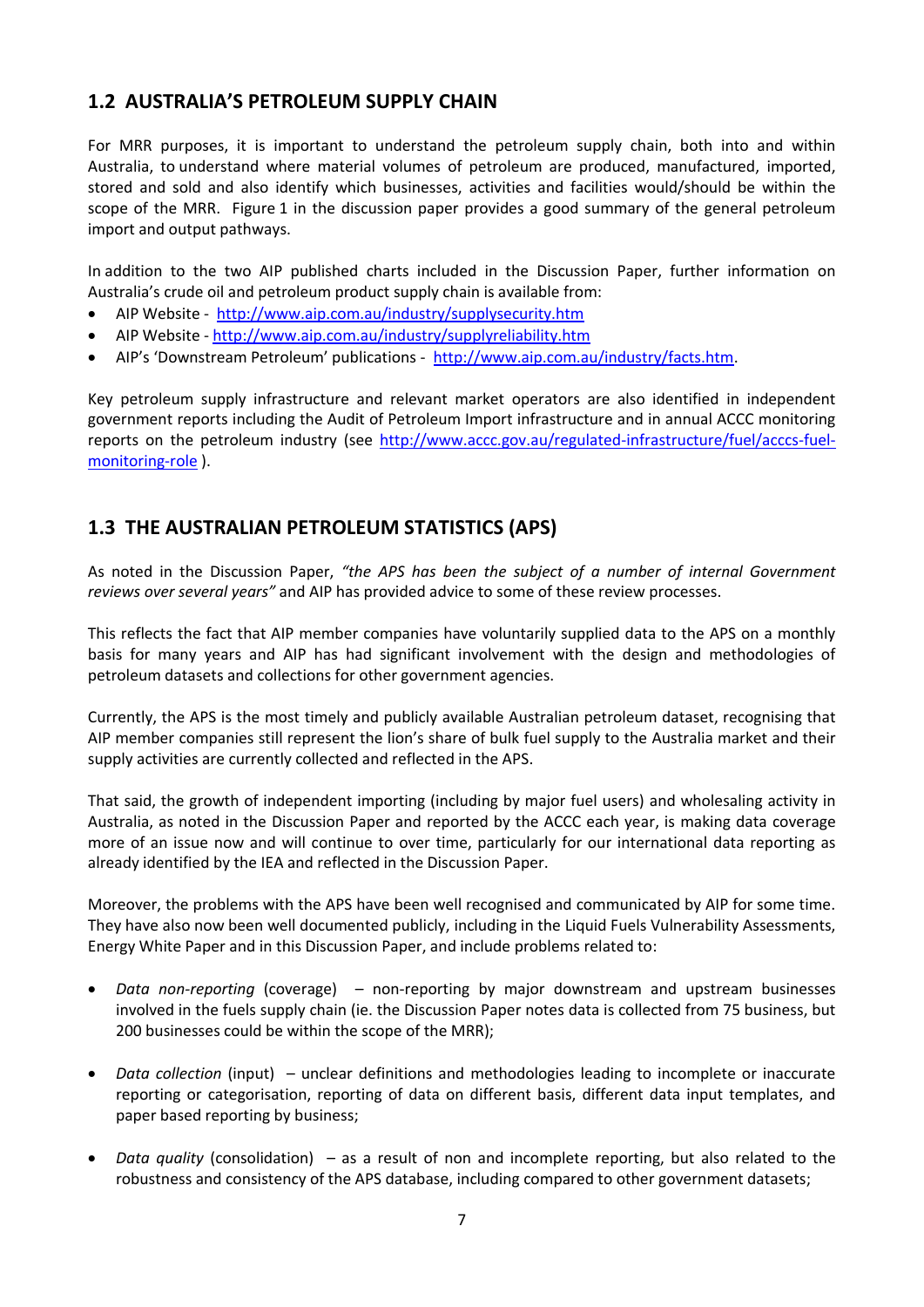- *Data documentation, training and support* the absence of comprehensive documentation, training and technical advice to support data reporting by responders;
- *Data output* (publication) presentation of data in more meaningful and useful terms for key users and stakeholders, including a uniform monthly report, summaries of key national aggregates, longer timeseries of annual data, and dedicated jurisdictional reports for key aggregates.

AIP notes that many of these problems are acknowledged in the Discussion Paper and we welcome the commitment to resolve these under the MRR.

Notwithstanding the problems identified above, we also note that:

- the current data requirements of the APS reflect the needs of IEA reporting and this will be an ongoing requirement under the MRR and should be a key consideration in the required scope and form of data required under the MRR; and
- the scope of the APS still remains a suitable basis for the MRR (particularly in terms of the scope of the key data requirements), but the MRR clearly needs to address the data coverage, input and responder support issues with the APS noted above.

# **1.4 MANDATORY REPORTING REGIME – GENERAL APPROACH**

In light of the above, AIP strongly supports the 'overarching principles' identified in the Discussion Paper to guide the MRR's development and implementation, including that it:

- *"minimises the additional regulatory burden on reporting entities (consistent with COAG's National Partnership Agreement to Deliver a Seamless National Economy)*
- **•** *improves Australia's petroleum data and addresses existing issues with the current APS*
- *fulfils Australia's international petroleum data reporting obligations*
- *supports Australia's domestic liquid fuels and related policy development and implementation."*

AIP also welcomes and supports the statements in the Discussion Paper that:

- *"businesses in the petroleum market are already required to provide substantial information to various parts of the Australian Government to comply with existing regulatory requirements related to climate change, customs and excise";* and
- *"Obtaining the information directly from relevant agencies or utilising the systems set up by business to comply with existing regulation may assist in minimising the additional regulatory burden on businesses of the Mandatory Reporting Regime."*

In this light, AIP wishes to emphasise that our views reflected in this Submission (and in the future consultations) are based on AIP and member company substantial experience and input into the work of the ATO on the design and administration of the excise reporting arrangements, and also our substantial input into the design of the liquid fuels aspects of NGERS and the CEFP methodologies and legislation.

The focus of this work has been directed towards the use of 'common definitions and methodologies' for petroleum data, and maximising the use of existing corporate databases and systems which have very high levels of data accuracy and are subject to independent audit.

We have also learnt through these consultations that solutions that work for AIP member companies tend to work well for other market operators providing the same data, which is important given we expect around 90% of downstream MRR data will continue to come from AIP member companies.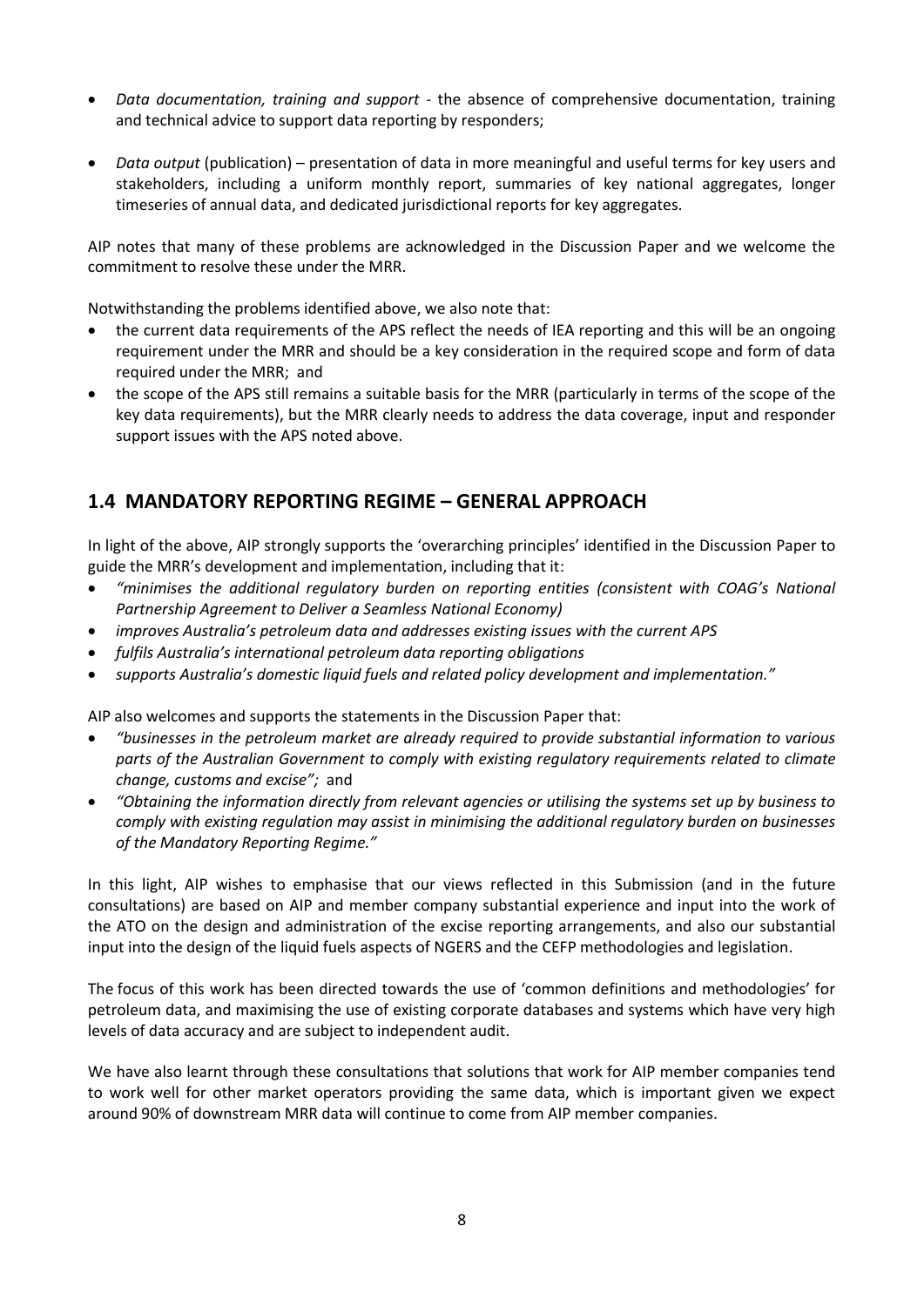**Against this background, AIP recommends the best 'general approach' to be taken to MRR design and development is an approach that will deliver the majority/baseload of data required by government, and then consider any special provisions to cover elements and responders not fully aligned with the main MRR design. Thus, system design should be targeted at the majority of data and main data providers rather than seeking to design a system suitable for all potential data providers and minority data providers in particular.** 

This approach was successfully adopted in the development of data systems for NGERS and CEFP purposes, and there were only a small number of circumstances where special provisions were necessary (eg. where one company was reporting on behalf of others as the operator of a JV or shared facility arrangement).

The Discussion Paper also seeks input on the extent to which *"existing regulatory activities and or the business data systems developed for them could separately or collectively be used as part of the mandatory petroleum data reporting regime"*.

We note that there is a significant range of high quality (audited) data maintained in datasets within companies for financial, compliance and government reporting purposes. Specifically, businesses which are required to comply with the existing customs and excise regulatory requirements have developed systems which may minimise the additional regulatory burden of the MRR, if directly or indirectly utilised. There is more detail on the suitability of excise arrangements for MRR purposes in our comments on Chapter 2.

Thus data reporters, particularly current non-responders, need to be encouraged to see how their current (existing) data collections and datasets can be tailored to meet MRR needs as the priority, but there also needs to be to within-Government consideration of data sharing so as to reduce duplication of petroleum data reporting to Government.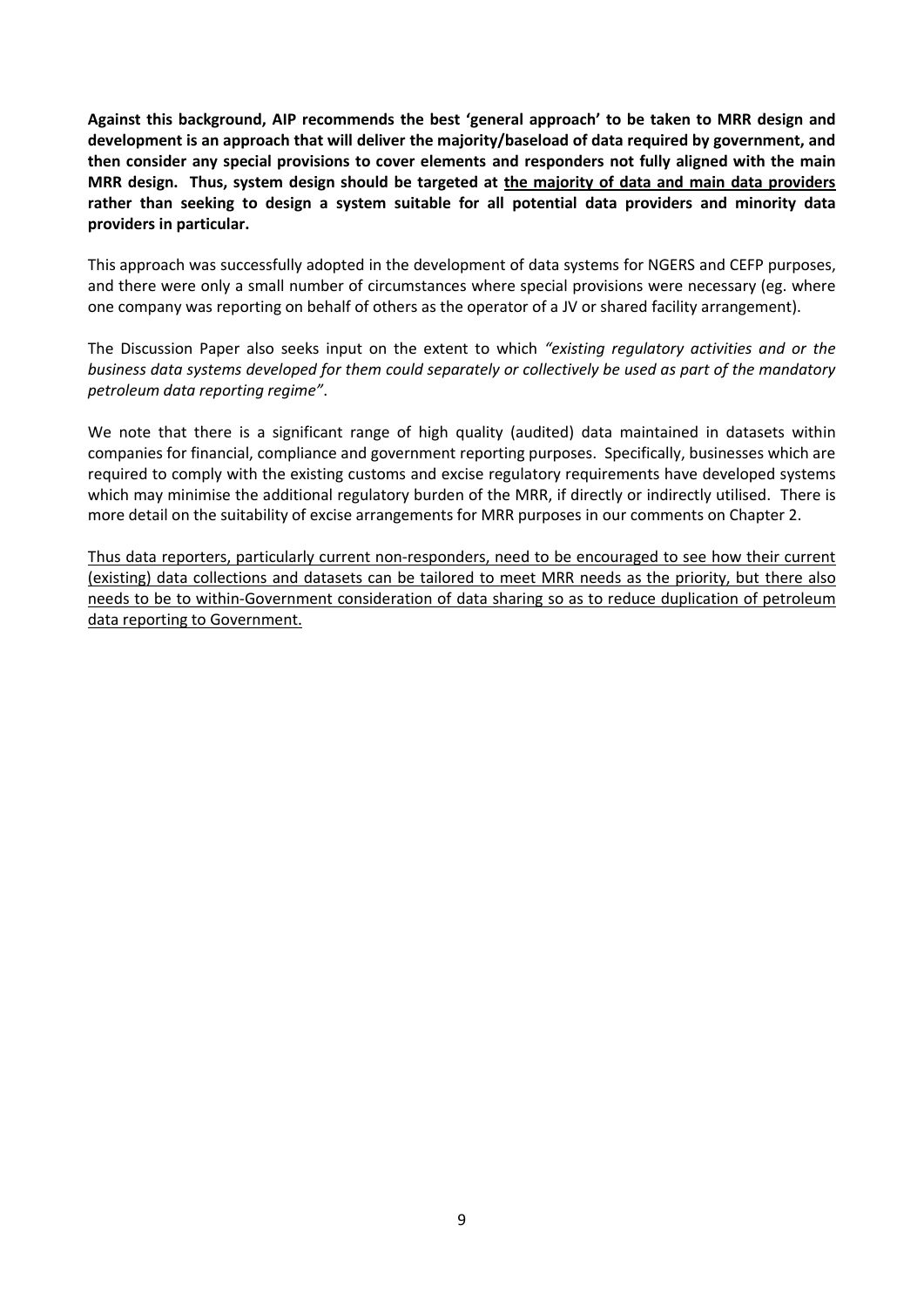# **Chapter 2: MRR Elements**

*Outlined below are AIP's views on specific elements of the MRR design, legislation and implementation.*

## **2.1 DATA COVERAGE**

#### **Data Scope**

To meet the objectives of a robust and comprehensive MRR (ie. a complete dataset for petroleum products/stocks relevant to the Australian supply chain, as well as the IEA's reporting requirements), AIP considers that data on all sources of petroleum supply, including crude oil, natural gas liquids, refinery feedstocks, additives/oxygenates (including biofuels) and other hydrocarbons (such as synthetic crude oil, synthetic fuels and hydrogen), and the uses of the derived products (eg. petrol, diesel, jet fuel) should be within scope of the MRR data requirements.

AIP expects that current market operators (including non-responders to the APS) already collect and store detailed data of this nature to comply with customs and excise requirements and to manage their inventory levels and supply logistics to meet their own needs or their customers' demand.

AIP considers that the current scope of the data reported to the APS should form the basis of the MRR, and every attempt made to clarify/consolidate/remove data fuel data categories that are not relevant to Australian market realities and fuel supply, whilst still being able to meet the IEA's reporting requirements. This will reduce the reporting burden for all businesses.

#### **Data Boundaries**

AIP agrees with the Discussion paper that *"Australia's petroleum supply chain has been evolving over time"* with increased petroleum imports since 2003. In fact, as confirmed in the Government's supply security assessments (NESAs and LFVAs), the Australian liquid fuels supply chain has become more diversified, flexible and reliable since then, with:

- increasing integration into the Asian fuels market;
- good access to major trade routes and proven and reliable supply chains to and within Australia;
- multiple and increasing regional sources of fuel meeting Australian quality specifications;
- emerging new export centres within close proximity (eg. South Korea and India)
- significant industry investment in importing, terminal and distribution infrastructure.

These developments mean that there is significantly more petroleum stock now "on the water" and only coming to Australia which is owned, controlled and tracked by Australian companies under strict commercial contract arrangements. The industry estimates that there is 2-3 weeks of stock (consumption) on the water currently. Stock on the water is now an integral and critical part of supply and inventory planning and management by AIP member companies, and provides significant flexibility for Australian operators, including to respond to supply disruptions or emergencies in jurisdictions. Stock on water is, in effect, 'floating storage' but with added flexibility compared to land based storage for the efficient and timely movement of bulk petroleum products around Australia where needed.

Within Australia's 'inland' (or within-country) supply chain there has also been significant changes. There has been a streamlining of distribution networks and removal of intermediate steps/storage with the rationalisation of inland depots and retail sites in order to maintain competitively priced and reliable supply to customers. For example, on the East Coast of Australia, approximately 80% of petroleum products are delivered directly from major refinery or import terminals to major end-users and service stations. This is particularly relevant for the design of data boundaries and likely responders to the MRR.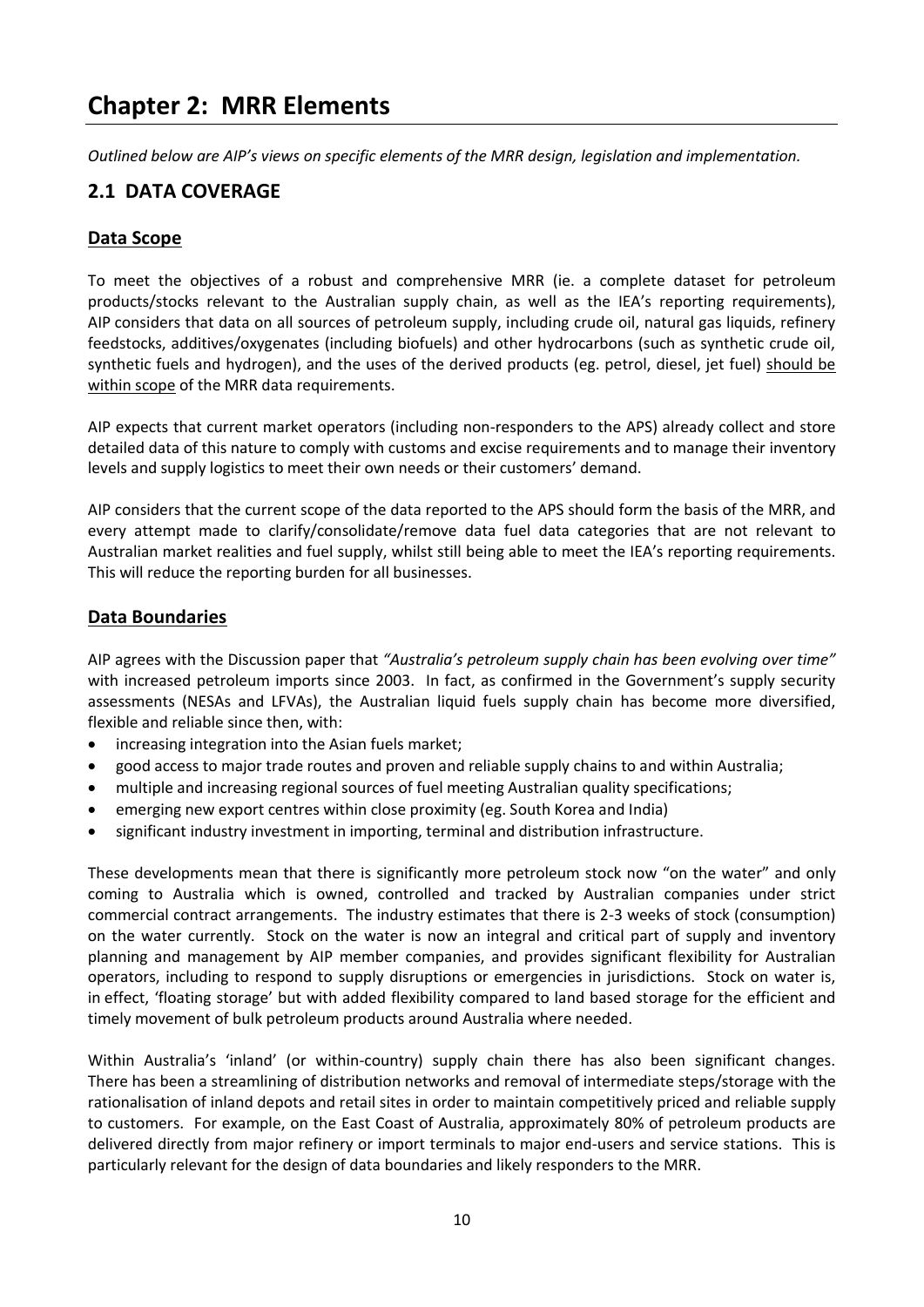**In this context, AIP considers that the MRR should capture data on material volumes of petroleum and other feedstock (see 'Scope' above) which is:**

- **in transit to and enters/exits in Australia (on crude and product tankers);**
- **stored and moved under license in domestic supply chain (at terminals, refineries, storage facilities);**
- **is entered (sold) into home consumption to distributors, retail sites and fuel users.**

**AIP notes that the customs and excise legislative and reporting framework already has clear established boundaries for petroleum entering and exiting Australia (imports, exports and manufacture), and also entering domestic home consumption (sales). Importantly, reporting to government and payment of relevant duties/excise (or permissions for product movements 'under bond') are triggered at these boundary points.**

**Therefore, stocks of petroleum naturally exist between and outside (ie. stocks on water) these two boundaries. These could be reported separately, as they currently are under the APS, or even could be derived from a validated algorithm which would need to meet the IEA's acceptable levels of error between 'observed' and 'calculated' data. [For example, (Stocks at end month) = (stock balance from previous month) plus (total monthly sales less total monthly imports).]**

**Importantly, the excise regime also requires the facilities of major fuel importers and users (for importation, manufacture and bulk storage of petroleum products) to be licensed and regularly audited by the ATO, providing a clear and robust guide to major fuel importers/suppliers who should be within scope of the MRR (see below).** 

In addition, the definitions and methodologies for different petroleum products used for customs/excise entry and reporting purposes have also been consistently and successfully applied to the NGERS and CEFP frameworks, and that is AIP's recommendation for the MRR. Adoption of different definitions for data reporting purposes will create significant additional workload for reporting entities and raise the risk of data errors and misreporting. If governments need to adopt different definitions for the purpose of reporting to international organisations or for internal government purposes, these 'new' definitions can be expressed in terms of aggregates (or disaggregations) of the primary definitions used by MRR reporters. In relation to crude oil and condensate production, AIP would be supportive of the development of a separate reporting template, potentially using different or expanded data definitions from those utilised in the excise legislation, provided there are clearly established definitions that can be linked to the data definitions used for refinery inputs.

#### **Data Respondents**

To ensure the objectives of a robust MRR are met, AIP considers that the businesses required to report under the MRR should be all major businesses operating in the petroleum market and involved in:

- primary fuel production, import and export (upstream producers)
- finished/intermediate product manufacture, import or export (downstream producers/importers)
- wholesale storage of fuels and entry of fuels into the market for 'home consumption (terminal operators, wholesalers and major distributers and end-users).

**Overall, in terms of boundaries, these businesses should be responsible for reporting petroleum stocks which they own on the water or currently stored at licensed facilities around Australia, as well as stock they have sold into home consumption and reported to the ATO and paid duty on**. Stock owned by businesses is consistent with the boundary recommendation in the 2011 Liquid Fuels Vulnerability Assessment (LFVA). As a check, the LFVA also recommended that terminal owners/operators should advise importers and major users of their responsibility to report to the Government's MRR on stock they own, and that regular surveys should be undertaken to ensure all new terminal storage is identified for MRR purposes. In this regard, AIP would support an annual update of terminal storage details under the MRR.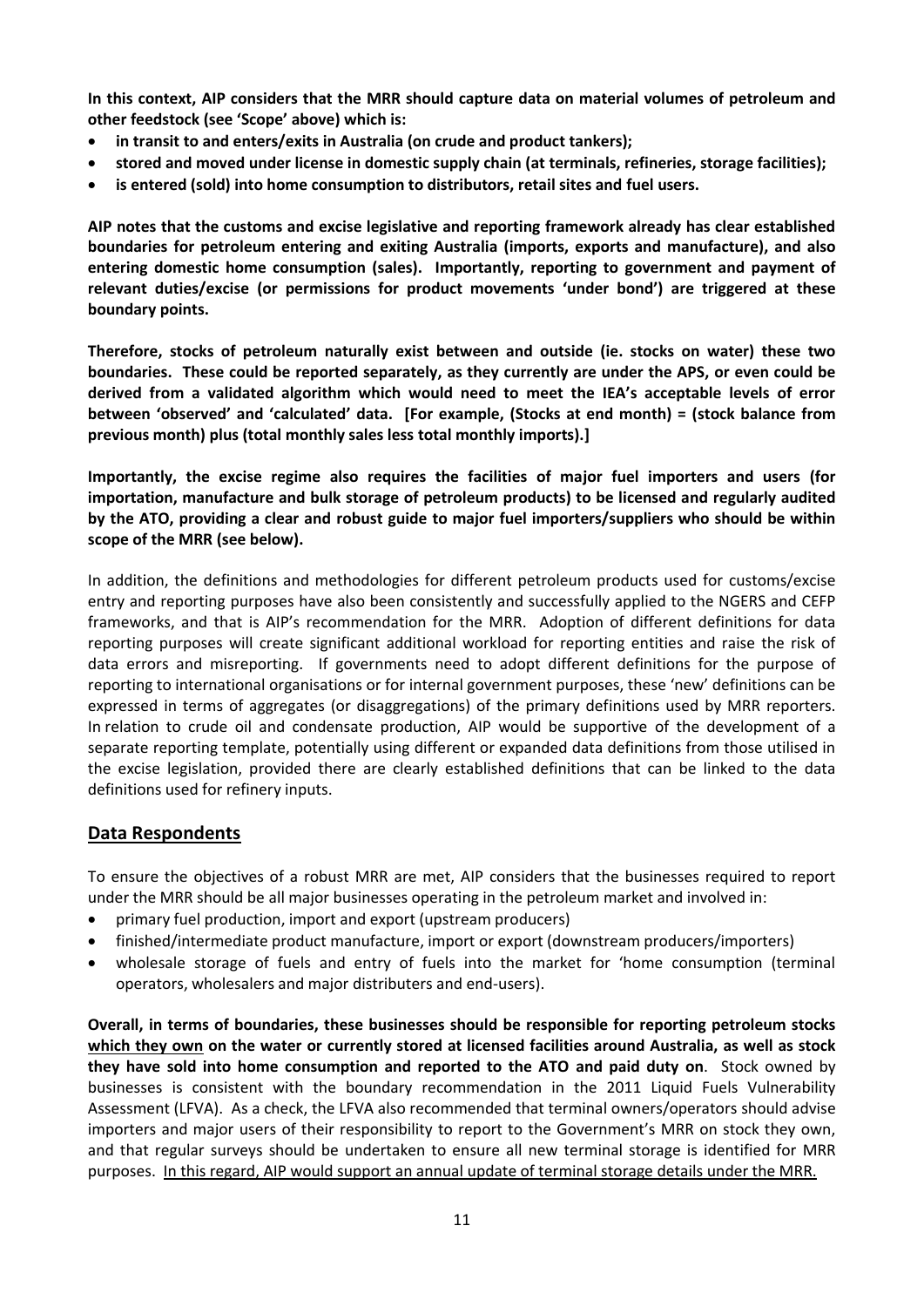The Discussion Paper makes three points of particular relevance to the boundaries of responders. These are identified below together with AIP's responses.

**(1) Sales Data**: *"To enable compliance with IEA reporting obligations, it is necessary to obtain a precise record of domestic consumption of liquid fuels by collecting sales data. A comprehensive and precise set of sales data may be able to be obtained without requiring reporting by retailers (e.g. service stations). Consideration needs to be given to whether it is necessary to obtain sales data from distributors or whether the relevant data can be obtained from refiners, importers and wholesalers. This highlights the need to determine who owns the liquid fuels and where changes of ownership occur in the supply chain."*

- As noted above, AIP considers that 'sales for home consumption' reported to the ATO and excise paid to them at that time on the volumes sold, would provide the highest quality (audited) sales data available in Australia and a clear explicit signal/trigger for when changes in ownership occur. As retailers and minor operators are typically not part of the excise system (since they receive product 'excise paid') it naturally excludes minor operators from the MRR.
- Also as noted above, any market operator holding an ATO excise license to import, manufacture or store petroleum products (under bond) is an entity holding material volumes of petroleum stock and should be within the scope of the MRR, and this would include some major fuel users importing and storing petroleum products for their own-use who are excise license holders. Indeed, this could be used as the criteria for who's in and who's out of the MRR. By definition, the ATO have accurate records of current customs/excise license holders in the Australian market.
- Businesses which are required to comply with the existing customs and excise regulatory requirements have developed data systems to meet their obligations under the excise law. These may minimise the additional regulatory burden of the MRR, if directly or indirectly utilised (ie. if the ATO provides this data to the MRR or the same excise data provided to the ATO is requested directly from businesses).

(**2) Complexity of Commercial Arrangements**: "*One aspect of the petroleum supply chain is the complexity of the commercial arrangements that occur between businesses. For example, one business may be responsible for importing a petroleum product while other businesses may be responsible for wholesaling and distribution. Furthermore, it is not uncommon for liquid fuel stocks to be owned by a petroleum business and stored in a facility owned by an independent terminal operator. In order for a comprehensive and precise data set to be collected it will be necessary to define the relevant businesses across the supply chain and identify which ones will be required to provide data. This may be possible by simply requiring the owner of the fuel to be responsible for data reporting and for changes of ownership to identify reporting points across the supply chain. However, situations where one business could report on others behalf (ie. joint ventures) may also need to be accommodated to minimise regulatory burden and data complexity.*

- As noted above, there is a direct link between 'ownership of fuel' (the appropriate criteria for MRR purposes) and excise payment obligations to the ATO. That is, owners of fuel must pay excise to the ATO when fuel is entered for home consumption. Further, when petroleum products are transferred between the licensed premises of the same or different business entities 'under bond' (excise free), the excise payment liability for product entering (or to enter) the market is transferred to the entity the furthest down the supply chain (which signifies who the ultimate owner of that petroleum is).
- AIP agrees, however, that there may be some commercial arrangements (eg. JV or shared facility) that might need to be handled through special MRR provisions or reporting arrangements, particularly in relation to the reporting responsibility for petroleum stocks held in shared or joint storage facilities after entry to Australia but before entry to home consumption.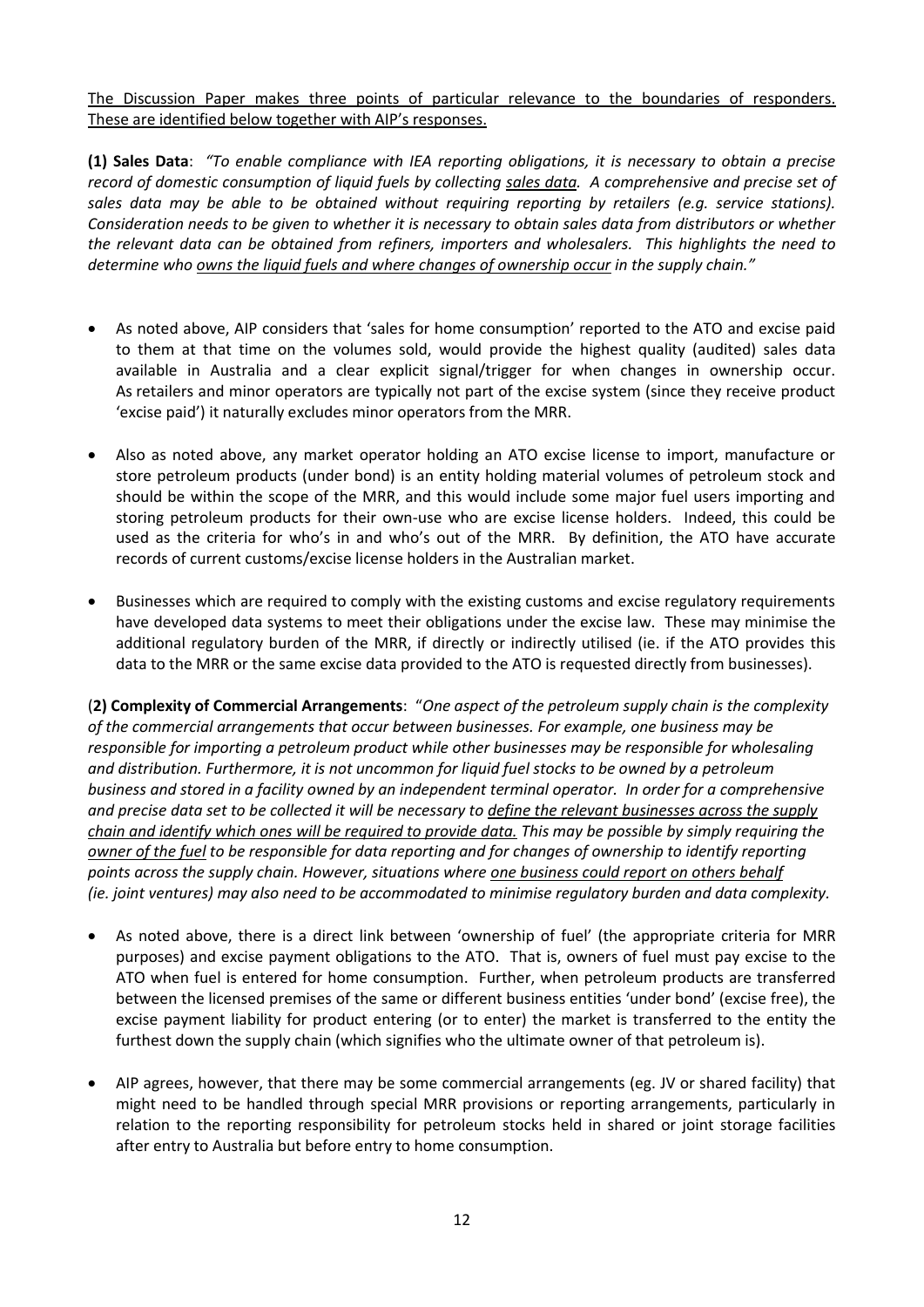**(3) Data Reporting Thresholds**: *"Alternatively, it may be possible to define the respondent by applying data thresholds, below which reporting will not be required. This approach of using thresholds to exempt parties from regulatory activities is already applied in clean energy legislation. However, determining a threshold which does not capture respondents from outside the regime boundaries or has a significantly detrimental impact on Australia's calculation of total stockholding of liquid fuels would need careful consideration. A third option would be to place the data reporting obligation on the facility owner where the fuel is stored on behalf of a number of businesses. However, it is acknowledged that the facility owner may neither track the fuel as closely as the fuel owner and contractual obligations may also create additional reporting difficulties which may render this option impractical."*

- The requirements of excise licensing provide a natural threshold which signifies that the business is engaged in importing, storing or moving material volumes of petroleum, regardless of whether this is on an adhoc or ongoing basis.
- Even if a major fuel user only imported a petroleum cargo on an ad hoc basis, this is still a significant volume of stock, including for MRR and international reporting requirements. This entity should report this stock if it was owned by them, regardless of whether their import and fuel supply needs are being managed through a major fuel supplier and through that supplier's licensed facilities.
- The primary role of a 'data threshold' would be to provide further support or a strengthening of the excise arrangement and focus more on the 'major user' segment of the supply chain. For example, distributors may hold material levels of petroleum stock in-land where this stock has already been entered for home consumption and excise paid to the ATO. Thus, all companies with an excise license/liability should be in and data thresholds should only relate to reporting of additional data that is going to be material to the MRR.
- **AIP agrees that an 'additional' data threshold requires careful consideration to strike the right balance in the MRR design features to deliver the majority of data from the major fuel suppliers.**
- **AIP notes once again that reporting responsibility should reside with the owners of petroleum stock, but facility owners and operators holding stock on others' behalf may still have a role to play in supporting compliance with the MRR requirements (eg. audits of facilities and communication).**

# **2.2 DATA ACCURACY & VALIDATION**

**AIP believes that data accuracy and validation is central to the establishment of a robust and comprehensive MRR dataset, and data accuracy (and reducing avoidable errors) can be best supported by a requirement to complete a common reporting template/s containing clear product and category definitions and supported by automated/inbuilt quality checks and effective documentary guidance, technical support and training.**

AIP considers that considerable effort should be devoted to the development of this reporting template/s, including in consultation with industry, to ensure that the template:

- is based on an agreed set of generic category names which best reflects fuel supplied to the Australian market, meets or can be readily aligned with international reporting requirements, and aligns with the excise definitions of different categories of petroleum products;
- utilises 'units of measurement' for reporting which is aligned with the most common reporting basis in existing company data systems and government reporting, including at different points in supply chain;
- is electronically based for completion and lodgement purposes;
- has its own inbuilt and systemised quality and consistency checks and validation (eg. cross referencing to data submitted last time, consistency checks across data categories submitted this time); and
- is user friendly and readily integrated with internal company data and systems.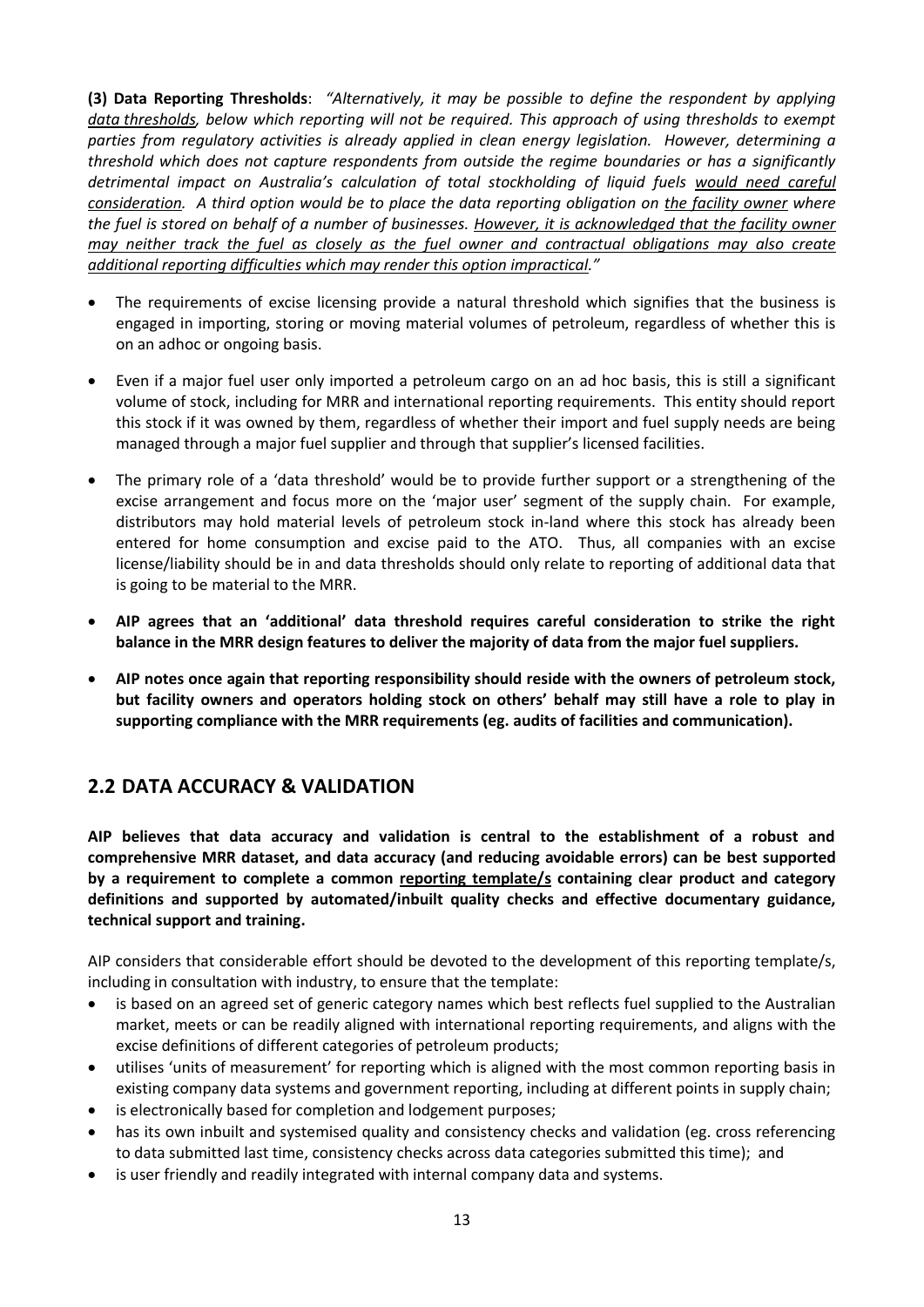Importantly, to support this template, AIP considers that a clear and detailed set of documentation should also be developed to assist responders in accurately completing and lodging their MRR returns and also, longer term, there should be ongoing training and technical support functions provided to ensure ongoing accuracy and continuity with changes in personnel in responding businesses.

AIP also agrees that robust Government validation systems and activities will also need to be established, particularly in relation to the consolidation of responders' returns into the complete MRR dataset and to ensure complete coverage of data across the liquid fuel supply chain.

**In relation to these potential validation activities, AIP strongly supports the principle in the Discussion Paper that undertaking audits of obligated parties for MRR purposes should only occur** *"where an appropriate audit has not already been undertaken under other existing reporting regimes undertaking audits of obligated parties"***. We note that petroleum data is already heavily audited to meet financial, excise and other government reporting obligations of these businesses, and additional MRR audit obligations would not meet the MRR objectives of reducing reporting burdens for business.**

# **2.3 DATA CONFIDENTIALITY**

**AIP is of the strong view that maintaining confidentiality of business level data and protecting commercial sensitivities is a critical principle to be upheld in the design, implementation and ongoing operation of the MRR, and this will also support appropriate compliance, accountabilities and quality control in the MRR system. Confidence in secure data handling and storage will also be important.**

AIP agrees that confidentiality clauses will likely need to be part of the MRR legislation and that the NGER Act 2007 should provide useful guidance on how this can be achieved. There will also need to be data security and control systems implemented as well as appropriate enforcement of controls and supervision of MRR data returns themselves. AIP also supports 'aggregation' into a complete MRR dataset, as well as aggregation at the National, jurisdictional and petroleum category levels, as an effective method of protecting the commercial sensitivities of all and individual businesses.

In terms of contractual restrictions, we note the Discussion Paper's view that many commercial contracts provide for exceptions to the confidentiality of information where disclosure is required in accordance with the applicable law (like that which will need to be enacted to implement the MRR). We consider that such clauses, together with the aggregation of data by responders and subsequently the aggregation of responder returns by government agencies, would typically address any contractual restrictions to the reporting of data for MRR purposes.

In terms of petroleum data sharing across government agencies, AIP reiterates our view that where petroleum data already provided to government agencies under different reporting requirements cannot be legitimately shared across agencies, then the onus for the MRR is to seek from company datasets the same data on the same terms as that provided to other agencies for excise, NGER, CEFP, ABS, ACCC etc purposes. AIP does not see this as a legitimate constraint to achieving improvements in the consolidation and coordination of existing petroleum data collection activities across the Government.

In addition, AIP suggests that a current contact list of data responders will need to be established and maintained and preferably this would be able to be updated electronically by responders themselves with any internal changes in personnel. This will ensure clear accountability for who is supplying MRR data on behalf of each entity and under what authority and also enable, for example, timely enquiries if data returns are late or are significantly different to the entity's normal reports.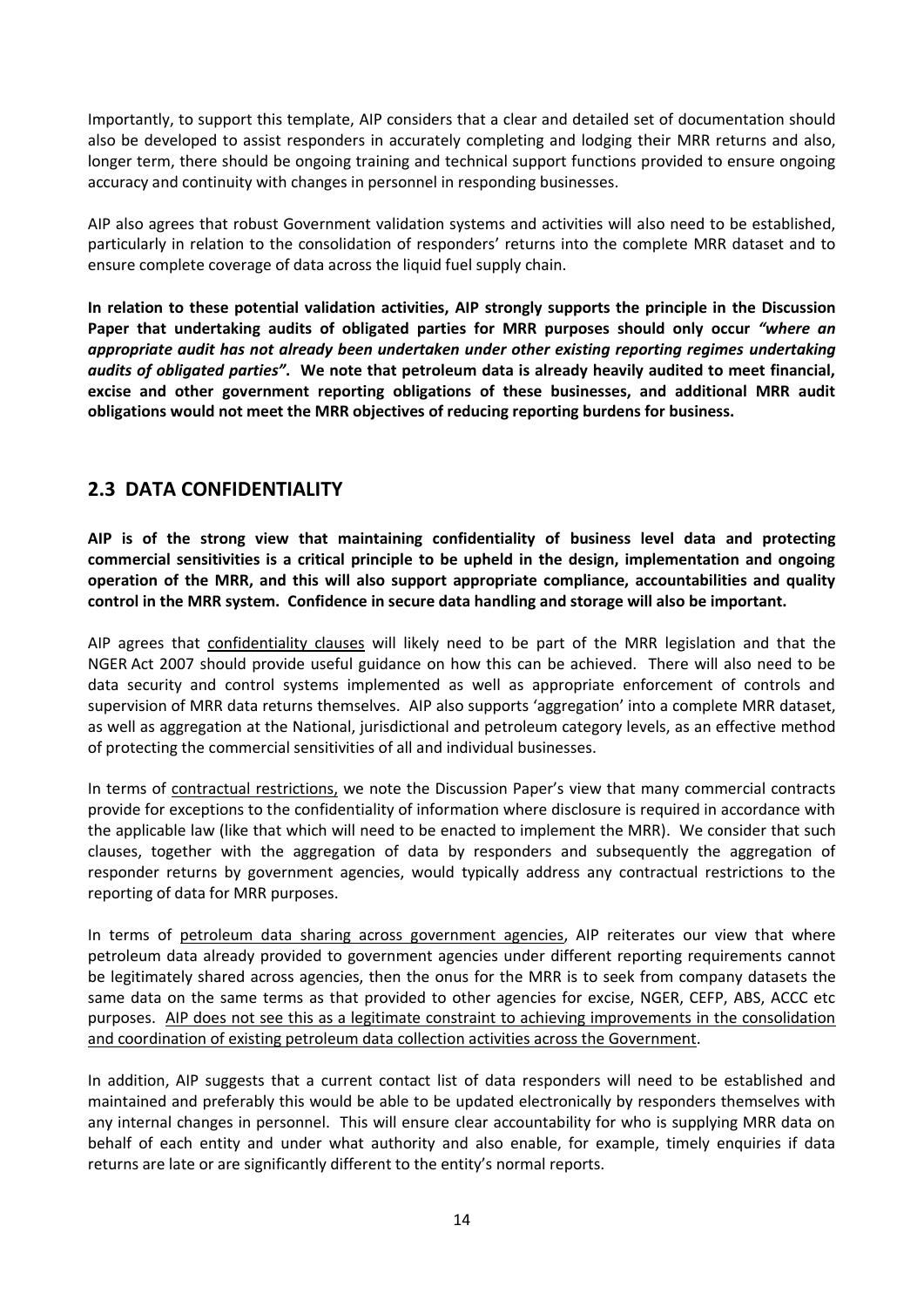# **2.4 DATA TIMING OR FREQUENCY**

AIP supports, in principle, MRR data returns being on a monthly (ex-post) basis, at least for an appropriate transition period. A monthly reporting basis is consistent with the current APS reporting timeframe (which is proven to be workable and would assist the transition to the new MRR arrangements) and would also continue to meet the IEA's reporting requirements which is a key objective of the MRR.

However, the most appropriate and efficient reporting frequency will heavily depend on the final design features of the MRR, the agreed data requirements of the MRR, and the extent to which the excise and other existing reporting arrangements and data are utilised for MRR purposes.

#### **AIP considers there are already practical, policy and process reasons supporting a monthly reporting frequency for MRR purposes.**

#### **Practical Considerations:**

Typically the existing IT systems within AIP member companies are generally compatible with monthly reporting. That said, AIP member companies have supplied ad hoc data outside current APS reporting timeframes (eg. for IEA exercise purposes), but this has typically involved manual data extraction, compilation, reporting and signoff. Thus, any increase in frequency beyond monthly for regular MRR reporting is likely to represent a major additional compliance burden for industry. We are not confident at this stage, without further detailed consultation, whether it is actually achievable in an automated sense in the context of both normal industry operation in Australia and the available IT support in the market place or from international affiliates (noting that the US requires weekly reporting).

However, it is AIP member companies general expectation that data requests outside a monthly MRR reporting timetable may be requested in the event of an emergency (actual or simulated), and AIP member companies would comply with any such request as they have done in the past. It is AIP's long held view, however, that such requests should simply ask for the existing MRR data template/s to be completed on a revised timeframe, rather than issuing new (unfamiliar) data templates. This will naturally help to ensure emergency data is reported in a timely and accurate way, and not create additional scope for data collections problems and errors.

More broadly, it is important to note that most major fuel suppliers would generally not foresee any major change to inventory in the year ahead (unless there were major changes to operational arrangements or if a major new fuel supply contract was entered into). Forecast demand will largely determine if any change is warranted to stockholdings, as will any planned or unplanned maintenance at refineries.

#### **Policy Considerations:**

At this stage, we consider that monthly reporting strikes the best balance between data timeliness and providing a robust basis for ongoing decision making, including in a business as usual, non-emergency, environment). That is, a shorter frequency would likely create risks in terms of less robust information for supply assessment and policy decision making given the inherent volatility in week-to-week stockholdings in an Australian market and supply chain context (eg. given the supply shipping pattern). There is also significant and valuable data history now available on a monthly basis and this frequency aligns with the IEA reporting requirements.

Industry would need to clearly understand the rationale and objectives for more frequent data collection and to appreciate the benefits to industry, government, major fuel users and consumers that would flow from such data reporting. We would also seek assurances that the new MRR database and systems could handle, process and report the significant data flow associated with a weekly frequency.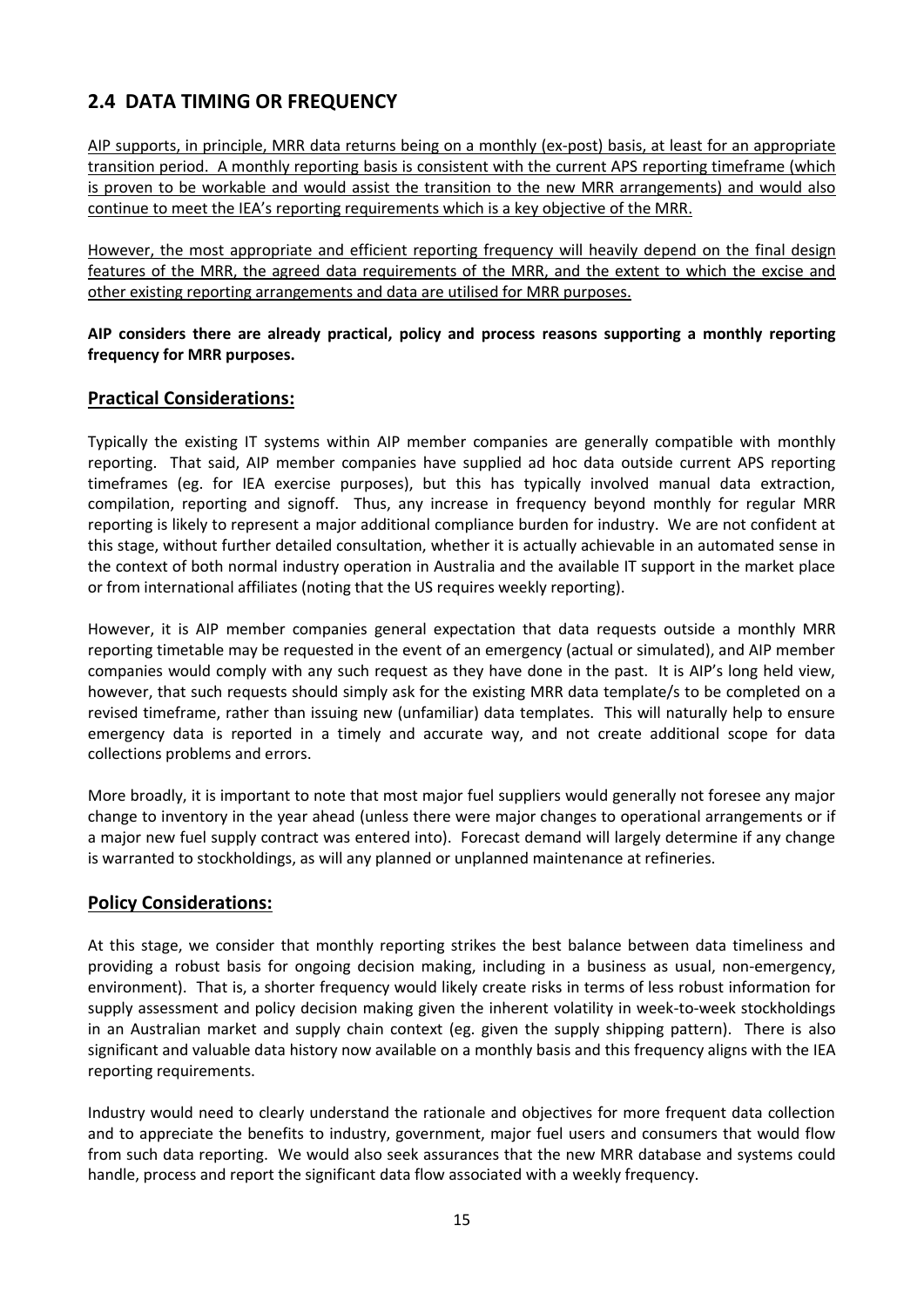Moreover, a move to weekly petroleum data reporting would imply a higher reporting burden for many businesses than currently, breaching a key objective of the MRR. Monthly business reporting also seems to be consistent with the direction of reform over recent years, particularly in relation to tax obligations.

#### **Process Considerations:**

We support the strong focus of the MRR being on improving the coverage, robustness and consolidation of petroleum data reporting. Not only will this ensure ongoing continuity and familiarity for all stakeholders, but also provide a robust baseline to assess and document any subsequent improvements in petroleum data compared to the APS. This will obviously be important for IEA purposes also.

Thus, we consider that proposals for a higher frequency might best be considered once the range of improvements to the coverage and operation of petroleum data are fully implemented.